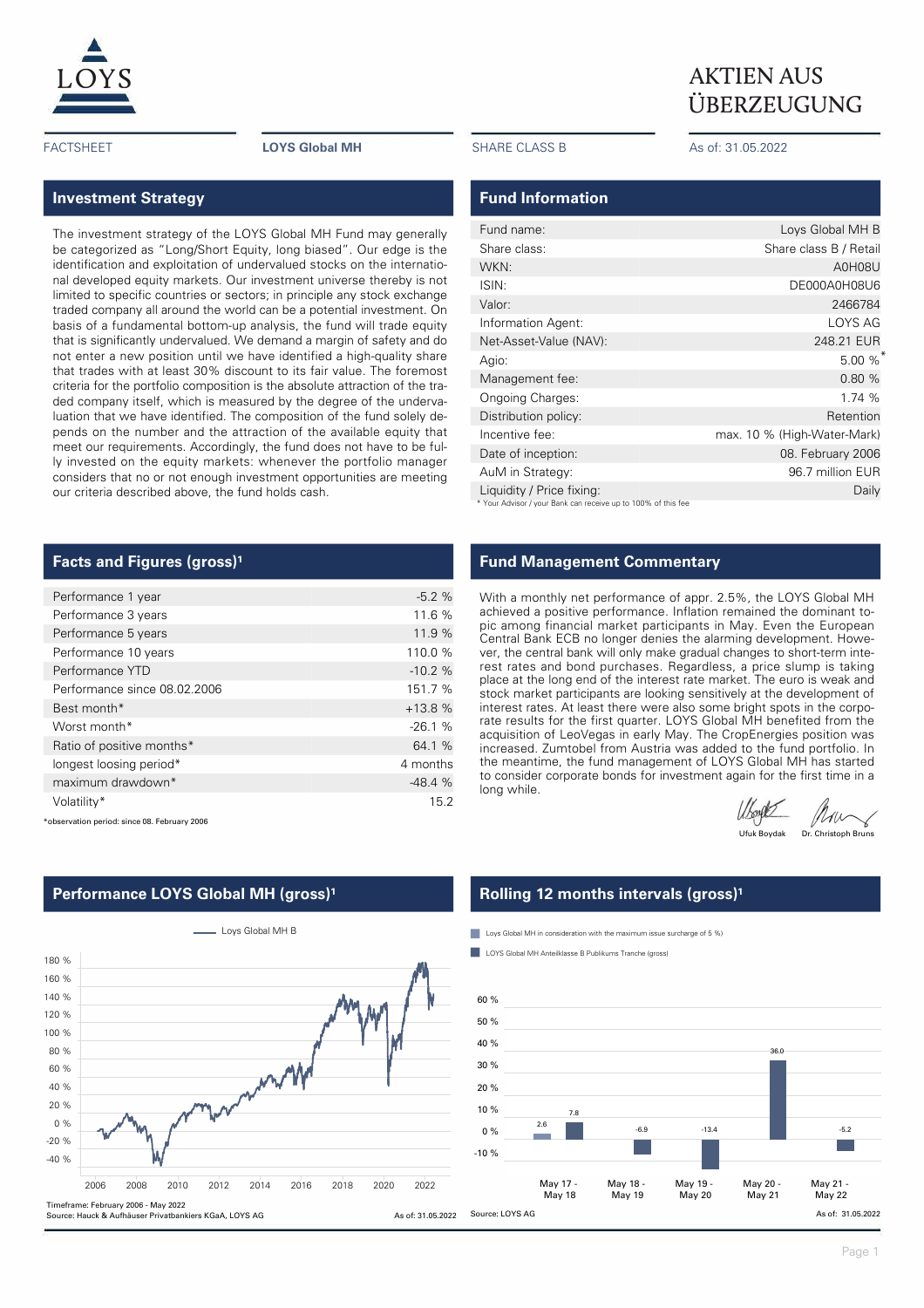

# $\underline{LOYS}$  AKTIEN AUS ÜBERZEUGUNG

FACTSHEET **LOYS Global MH** SHARE CLASS B As of: 31.05.2022

**Portfolio Overview LOYS Global MH**

| TOP-5-HOLDINGS (31.05.2022)                            |  |        | Country-Allocation (31.05.2022) |  |         |  |  |  |
|--------------------------------------------------------|--|--------|---------------------------------|--|---------|--|--|--|
| <b>Bijou Brigitte</b>                                  |  | 5.68 % | Germany                         |  | 39.31 % |  |  |  |
| Einhell                                                |  | 5.64 % | Japan                           |  | 23.18 % |  |  |  |
| Proto Corp.                                            |  | 5.61 % | <b>Great Britain</b>            |  | 6.34 %  |  |  |  |
| Gesco Ag                                               |  | 3.62%  | <b>Netherlands</b>              |  | 5.97 %  |  |  |  |
| König & Bauer                                          |  | 3.32%  | South Korea                     |  | 4.18 %  |  |  |  |
| Source: Hauck & Aufhäuser Privatbankiers KGaA, LOYS AG |  |        |                                 |  |         |  |  |  |

### **Performance in Percent (gross)<sup>1</sup>**

| Year | Jan    | Feb    | Mar     | Apr    | May    | Jun    | Jul    | Aug    | Sep    | Oct    | Nov    | <b>Dec</b> | Year    |
|------|--------|--------|---------|--------|--------|--------|--------|--------|--------|--------|--------|------------|---------|
| 2012 | 0.9    | 5.5    | 0.9     | $-1.3$ | $-4.2$ | $-0.7$ | 4.8    | 1.7    | 2.1    | $-0.4$ | 0.2    | 2.7        | 12.5    |
| 2013 | 4.5    | 0.3    | 1.2     | $-0.7$ | 1.7    | $-5.7$ | 3.0    | $-0.1$ | 2.5    | 4.2    | 0.8    | 0.9        | 12.9    |
| 2014 | 3.0    | $-1.6$ | 0.4     | 1.9    | 3.7    | $-0.2$ | 0.2    | $-1.8$ | $-1.6$ | $-2.8$ | 0.4    | $-0.1$     | 1.1     |
| 2015 | 2.3    | 3.7    | 1.0     | 1.9    | 1.7    | $-0.8$ | 1.8    | $-4.4$ | $-5.0$ | 6.5    | 5.4    | $-1.3$     | 12.9    |
| 2016 | $-7.4$ | $-0.1$ | 3.9     | 2.7    | 0.5    | $-0.9$ | 10.1   | 5.0    | 1.8    | $-0.3$ | 0.7    | 3.5        | 19.9    |
| 2017 | 3.8    | 1.9    | 0.1     | 0.8    | 2.6    | $-1.4$ | 0.9    | 3.7    | 2.5    | 1.6    | $-0.7$ | 2.4        | 19.7    |
| 2018 | 0.1    | $-0.9$ | $-5.2$  | 2.6    | 2.1    | $-2.2$ | 1.9    | $-0.1$ | 0.6    | $-8.9$ | 0.6    | $-11.6$    | $-19.9$ |
| 2019 | 9.9    | 2.8    | 3.2     | 3.2    | $-4.8$ | 1.3    | $-0.8$ | $-4.1$ | 5.3    | 0.3    | 2.2    | 1.7        | 21.1    |
| 2020 | $-1.6$ | $-7.1$ | $-23.0$ | 9.6    | 6.1    | 1.4    | $-4.4$ | 5.6    | 2.4    | $-6.5$ | 13.8   | 4.4        | $-4.7$  |
| 2021 | 3.5    | 3.1    | 5.5     | 0.6    | 3.0    | 2.7    | 0.2    | 2.9    | $-0.4$ | 1.1    | $-3.7$ | 2.8        | 23.3    |
| 2022 | $-1.7$ | $-6.1$ | $-3.7$  | $-2.4$ | 3.5    | ٠      | ٠      |        |        |        |        | ۰          | $-10.2$ |

Source: CleverSoft FondsDB™ As of: 31.05.2022



Company Philosophy

- Owner-managed independent company with aligned interests
- Board and management are invested in the funds
- Specialization on equity markets • Fair and transparent fee structure
- 

Investment Philosophy

- Active and consequent fund management
- Value driven, fundamental bottom-up approach
- Investments are defined by quantitative and qualitative factors
- Consistent execution of investment decisions

Fund Manager

- Highly experienced Fund Management
- Proven, successful track-record
- Continuous outperformance of MSCI World Index
- Backed by experienced, qualified investment team

### **Rolling 5-year Intervals (gross) Return/Risk Diagram**



**LOYS AG at a Glance Contact Contact** 

#### **LOYS AG**

Barckhausstr. 10 60325 Frankfurt am Main T: 069-2475444-0 F: 069-2475444-19 Mail: info@loys.de www.loys.de